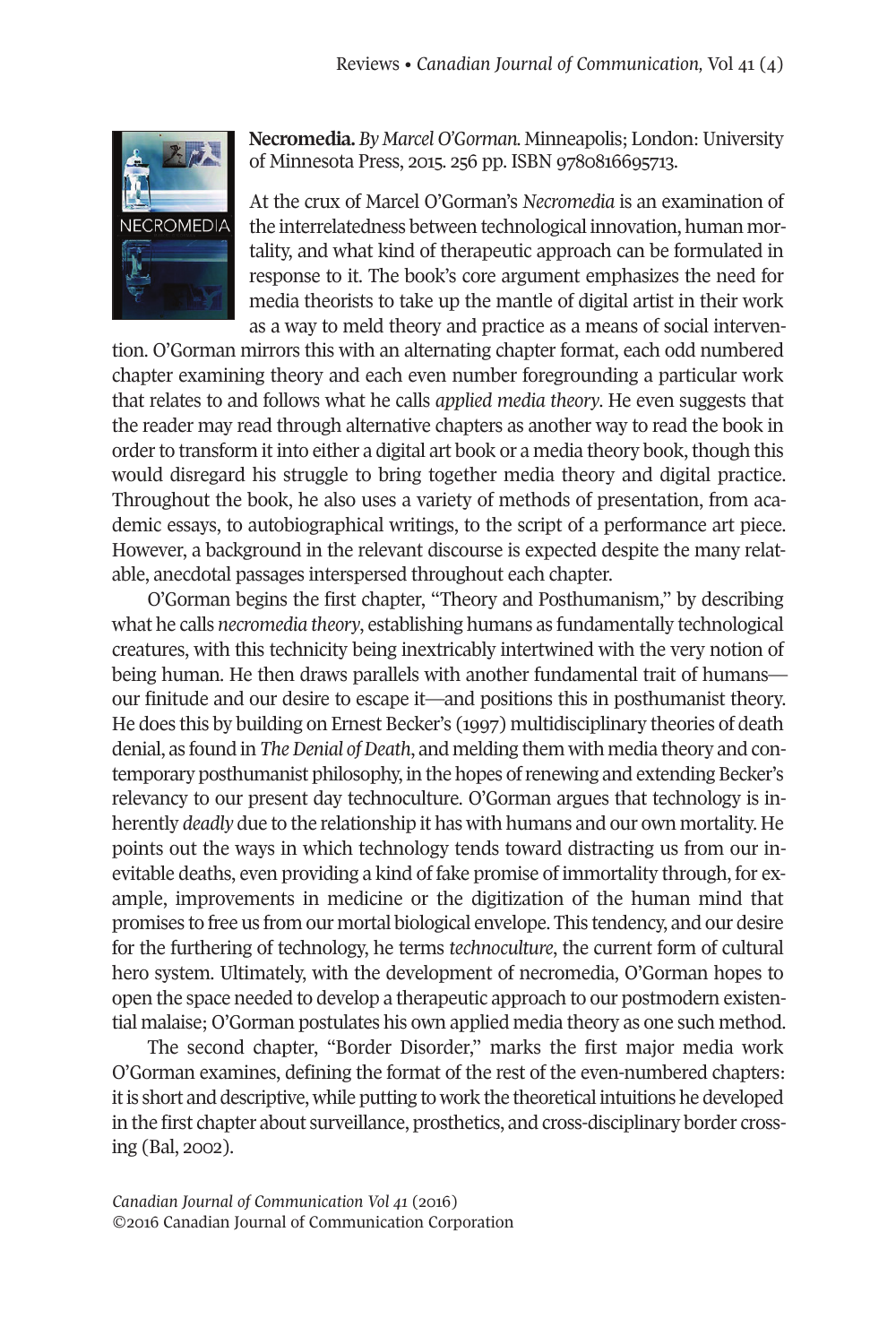The concept of a cultural hero system is explored in more detail in the third chapter, where O'Gorman uses the example of *American Beauty* (1999), a commercial film that, he contends, shows technological betrayal when technology is placed in the centre of our cultural hero system, despite its not being a film primarily concerned with technohorror.In this chapter, O'Gorman puts*American Beauty* on the dissection table and tests Ernest Becker's theories regarding death denial and existential authenticity. Firmly grounding his analysis in contemporary media technologies, he points out the irony embedded in our devotion to technology as a means to stave off our own deaths while also potentially being their cause.

The fourth chapter contains the transcript and brief description of O'Gorman's work *Dreadmill* (2004–2006), with the intention of showing what comes of a media theorist donning the garb of digital artist and producing a work—an example of applied media theory. The work itself is then used as a bridge to examine the concept of antiheroes in the next chapter.

In Chapter 5, O'Gorman expands the discussion to examine other media technologies, such as video games and the internet. The chapter is largely based on the work of Bernard Stiegler (1998), who puts forth that our current technoculture of technoprostheticization leads to suicide of both the self and others. To make his point, O'Gorman uses various cases of suicide and death from the realms of video games and online self-documentation, examining the philosophical undertones of the antihero and hypermediated hero as a response to the crisis in heroism for recognition. While investigating examples of death-by-gaming and school shootings, attention is drawn to understanding the ramifications of our current technoculture as they relate to our youth and their vulnerabilities.

Following this chapter, O'Gorman moves further into the realm of video games, highlighting their use as a buffer against our fear of death (Chapter 6, "Cycle of Dread"). The quest for video games to induce a sense of flow in its players is argued to also be a kind of buffer, one which O'Gorman argues is opposite to the intended state of *being in the zone* where contemplation is possible. Instead, he argues, video games fill the minds of their players with game related activities, thus making immersive video games the antithesis of experiencing existential dread.

In response to this, O'Gorman describes his work *Cycle* of *Dread* (2009), an experiment that placed the participant in a position of oscillation between existential dread and immersion. He describes this work as an object-to-think-with, to be used to examine the relationship between technological immersion and human finitude.

Chapter 7, titled "Speculative Realism Unchained" and discussing mainly the works of Harman (2002) and Bogost (2012), is centred on a critique of both speculative realism and object-orientated ontology as being technoromantic despite them both unseating the human from the seat of privilege. O'Gorman himself states that this chapter is primarily focused on posthumanist love, while still following themes of death and finitude. In rounding off the chapter, O'Gorman draws on Ian Bogost's (2012) work that explores drawing attention sideways to appreciate the complex relationships between humans and other things. O'Gorman positions his applied media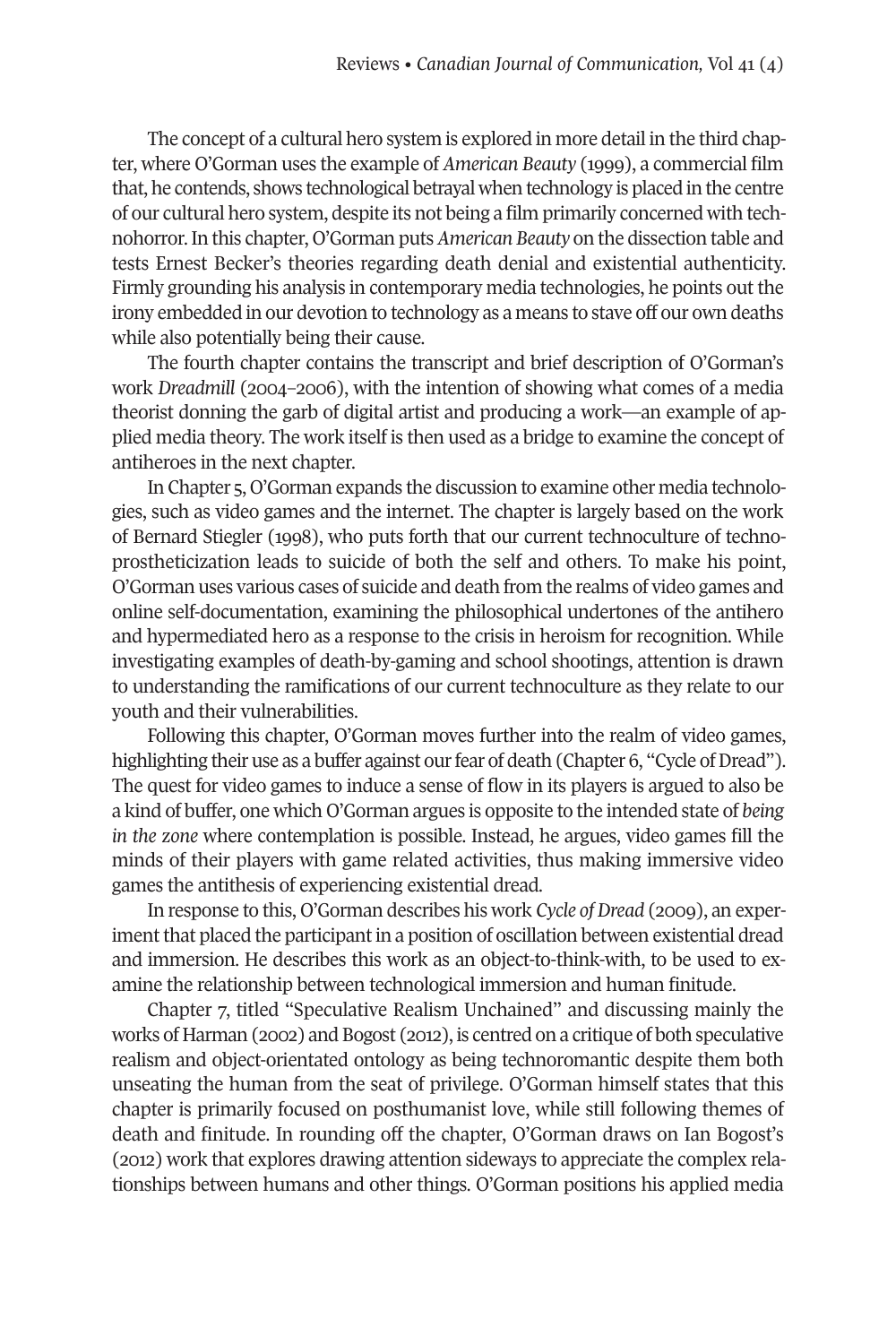theory on top of this as a means to intervene in technoculture while also avoiding the pitfalls of the other methods, which, he argues, have fallen into technoromanticism.

The eighth chapter examines O'Gorman's work *Myth ofthe Steersman* (2010–2013), which concerns the mystery surrounding the death ofrenowned Canadian artist Tom Thomson. Using a canoe, interactive screens, and various other digital technologies, O'Gorman highlights the important role of the canoe in the mystery of Thomson's death, while also pointing to the primordial gap between the outside world and the skin of a human.

Toward the end of the book, O'Gorman moves away from talking directly about technology and death to speak instead of applied media theory and his work at the Critical Media Lab at the University of Waterloo. The goal of applied media theory, O'Gorman explains, is to solve the issue ofrelevancy in the humanities by way of melding theory with practice. In arguing for this method, he uses the discourses of objectorientated ontology and speculative realism to establish his view that the digital humanities need to be more embedded in digital art practices. In doing so, he points out that even the outcomes of these practices, which turn out to be broken, are still useful, as they subvert the technoculture of the denial of death and turn it into a reflection of our finitude.

O'Gorman begins Chapter 10 by describing one of the works by the students in the Critical Media Lab in Waterloo. The work attempts to instil a sense of *mortality salience* into heavy technology users in order to examine if in this new state of mind, the participants would more strongly align themselves with the rhetoric of technological progress. He then describes the work *Roach Lab* (2011), another work by a student ofthe Critical Media Lab. The goal of this work, he explains, is to provide an opportunity to rethink ourrelationship with the nonhuman and how technology factors into thatrelationship. Both these works are presented as examples of applied media theory.

The final chapter of *Necromedia*, "From Dust to Data—On Existential Terror and Horror Philosophy," encompasses a thorough exploration ofterror and horror,teasing out the fundamental differences between the two; terror being that which taps into our fear regarding our own death and the death of us as a group, and horror being that fear at the breaking down of human ontology. He then uses these two concepts to examine the philosophical ramifications of this difference, with terror providing an intensification of the status of being human and thus some kind of way forward, and horror being the opposite, totally annihilating it and bringing it to a standstill. In closing, O'Gorman reminds us again of the notion that not everything new should automatically be considered progress, and that we must acknowledge our own innate finitude and technicity to move forward. He suggests that the adoption of a more thoughtful discourse is needed in the examination of humans as both technical creatures and mortal beings.

## **References**

Antonio-Lomanowska, Jessica. (2011). *Roach Lab.* [Artwork].

Bal, Mieke. (2002). *Travelling concepts in the humanities: A rough guide* (1st ed.). Toronto, Canada: University of Toronto Press.

Becker, Ernest. (1997). *The denial of death* (1st ed.). New York: Free Press.